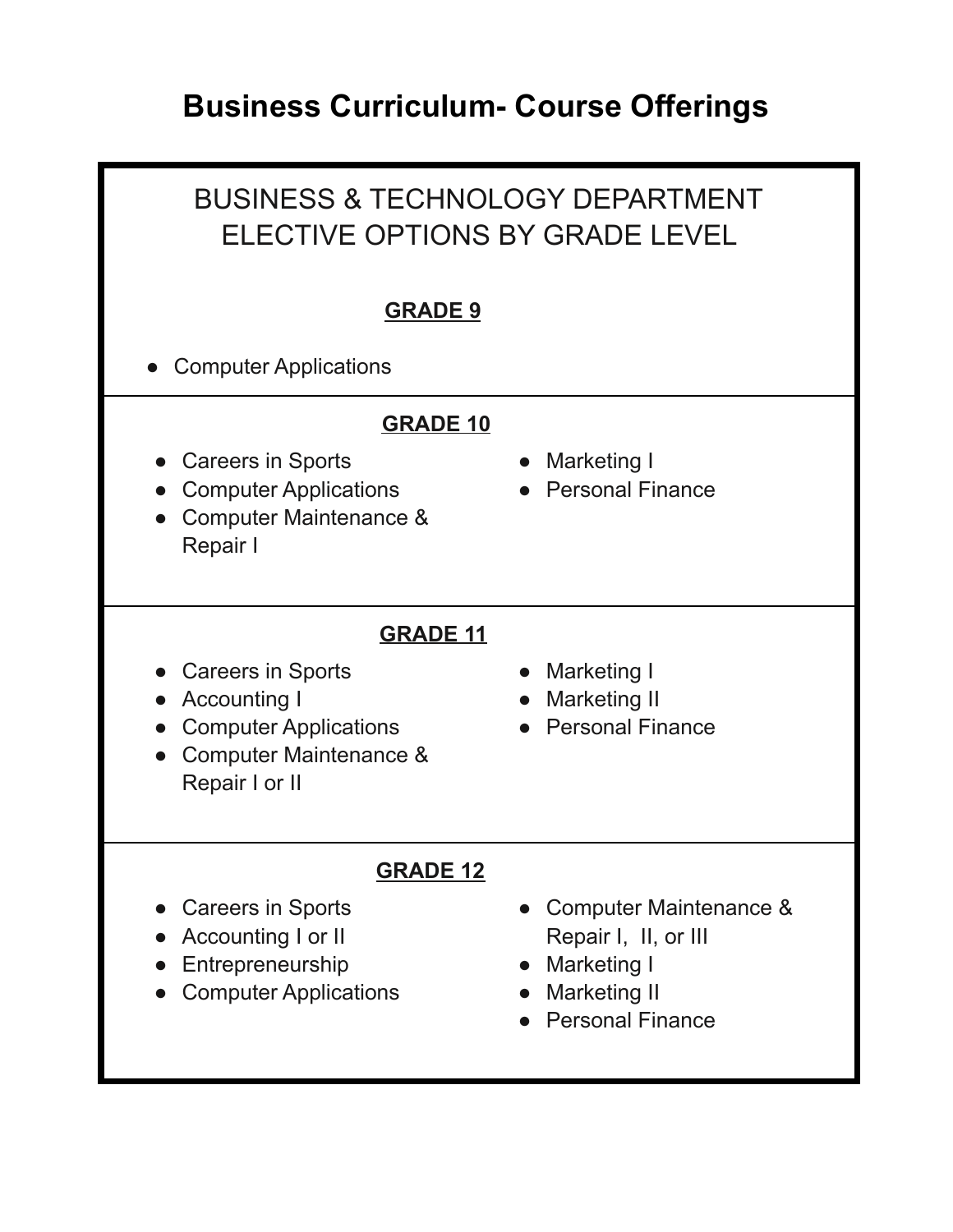### Computer Applications

**Course Number: 6110 Credit: .5 Length: semester Grades: 9 – 12**

This course is an important foundation course and is strongly recommended for college-bound or career-bound students. It is helpful to take this course early in a student's high school schedule as it will give them the fundamental computer skills necessary for success in high school and beyond.

Students will learn proper keyboarding technique from an automated self-paced keyboarding program. Emphasis on speed and accuracy skills is included in this course. Students will apply these skills using current Microsoft Office Software. Students will then build on these basic skills to complete several project-based learning projects using advanced software programs. Projects include using Movie Maker and Adobe Premier to introduce students to green screen and stop-animation.

#### Personal Finance

**Course Number: 6002 Credit: .5 Length: semester Grades: 10 – 12**

This is a nationally known money management program for high school students which focuses on learning about personal finances and the simple tools that help teens deepen their money knowledge skills. Topics include budgeting, credit, banking, and insurance risk. Students will complete a Virtual Business simulation to help them understand how sound financial decisions will alter their finances.

#### Careers in Sports

**Course Number: 6007 Credit: .5 Length: semester Grades: 10 – 12**

Students will explore career opportunities at all levels of sports. Beginning with the billion-dollar industry of youth sports and the careers associated with this booming industry. Next students will investigate collegiate sports and professional sports and career opportunities associated with these industry segments. Finally, students will gain hands-on experiences in facility and event management using the on-line Virtual Business Sports & Entertainment Simulation. The common theme will be that you do not need to major in Sports Management in order to work in the sports industry, rather find your passion and discover how you can tie it to a career in sports.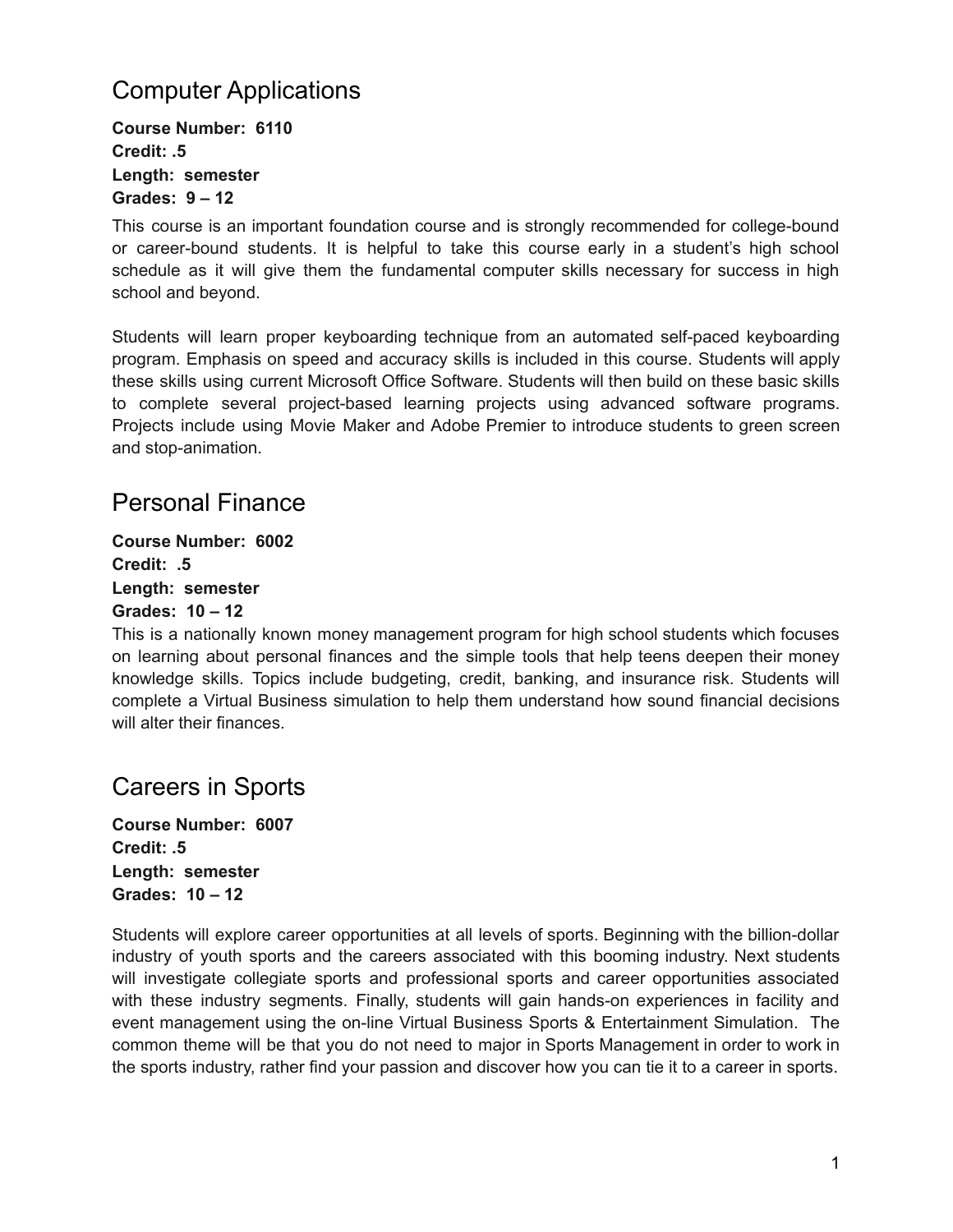### Accounting I

**Course Number: 6420 Credit: 1 Length: year Grades: 11 – 12**

Accounting provides an excellent background not only for college accounting students but also a solid foundation for career-bound students pursuing business careers. Students will learn the accounting cycle for small businesses and corporations, journalize transactions, and prepare financial statements. In addition, students will use an automated accounting program and online workbook (aplia.com) for supplemental projects.

#### Accounting II

**Course Number: 6430 Credit: 1 Length: year Prerequisite: Accounting I Grade: 12**

Advanced Accounting is designed to provide students with in-depth accounting skills and build upon the skills learned in Accounting I. Those who wish to enter accounting as a career can increase their accounting competency. This course will provide a basis for studying business administration at the college level.

#### Marketing I

**Course Number: 6440 Credit: 1 Length: year Grades: 10 – 12**

Marketing Education is a two-year program designed for college-prep students interested in exploring the fields of marketing management, public relations, communications, advertising, or sales. Marketing is a two-year program that will give students extensive experience in the business world by letting the students immerse themselves in the world of marketing through classroom instruction as well as hands-on, community, and experience-based projects to bridge learning inside and outside the classroom. This will offer students practical marketing experience that will open the doors for their future. Students enrolled in the course will have the opportunity to obtain a head start in developing the 21st Century skills needed to be successful in college and business. Marketing II will provide students additional skills and knowledge that will help them be ready for their future as they prepare for college and getting ready to enter the business. Students in their second year will also have a job-related component.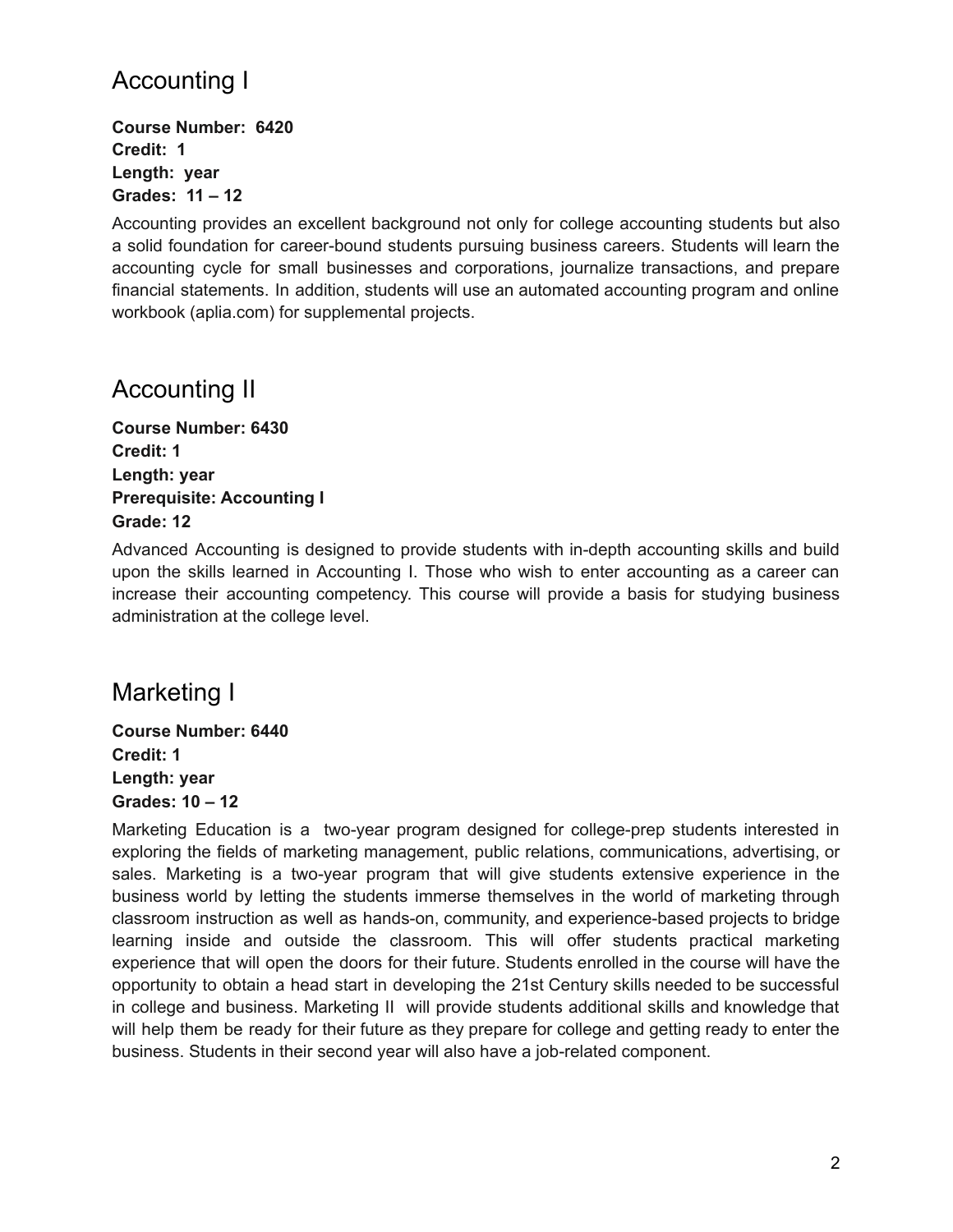### Marketing II

**Course Number: 6450 Credit: 1 Length: year Prerequisite: Completion of Marketing I Grades: 11 – 12**

The second level of Marketing Education will provide students with additional skills and knowledge that will help them be ready for their future as they prepare for college and getting ready to enter the business world. Course content and classroom instruction will build upon the foundation of marketing principles taught in Level I. Level II students will have the opportunity to participate in a job-related component where students will gain additional credit for work experience in a marketing-related job. This course is designed to offer students practical marketing experience that will open the doors for their future.

#### Entrepreneurship

**Course Number: 6415 Credit: .5 Length: semester Grades: 12**

Operate a real business! Using applied economic principles and hands-on experiences, students elect company team leaders, develop a business plan, conduct market research, chart supply & demand, and learn effective marketing strategies. Students develop an annual report before the liquidation of their company. Students will use a variety of online simulations to test their business skills. This course is recommended for students planning to study Business Management/ Marketing in college or those interested in learning the basics of starting his/her own small business. Are you up for the challenge?

#### Computer Maintenance and Repair I

**Course Number: 0015 Credit: 1 Length: year Grades: 10 – 12**

This is a basic computer course where students will learn how to operate advanced aspects of Windows and Chrome OS, solve common technical issues, and receive hands-on experience repairing PCs and Chromebooks. To be considered for this class you must fill out an application and have at least two teacher recommendations.